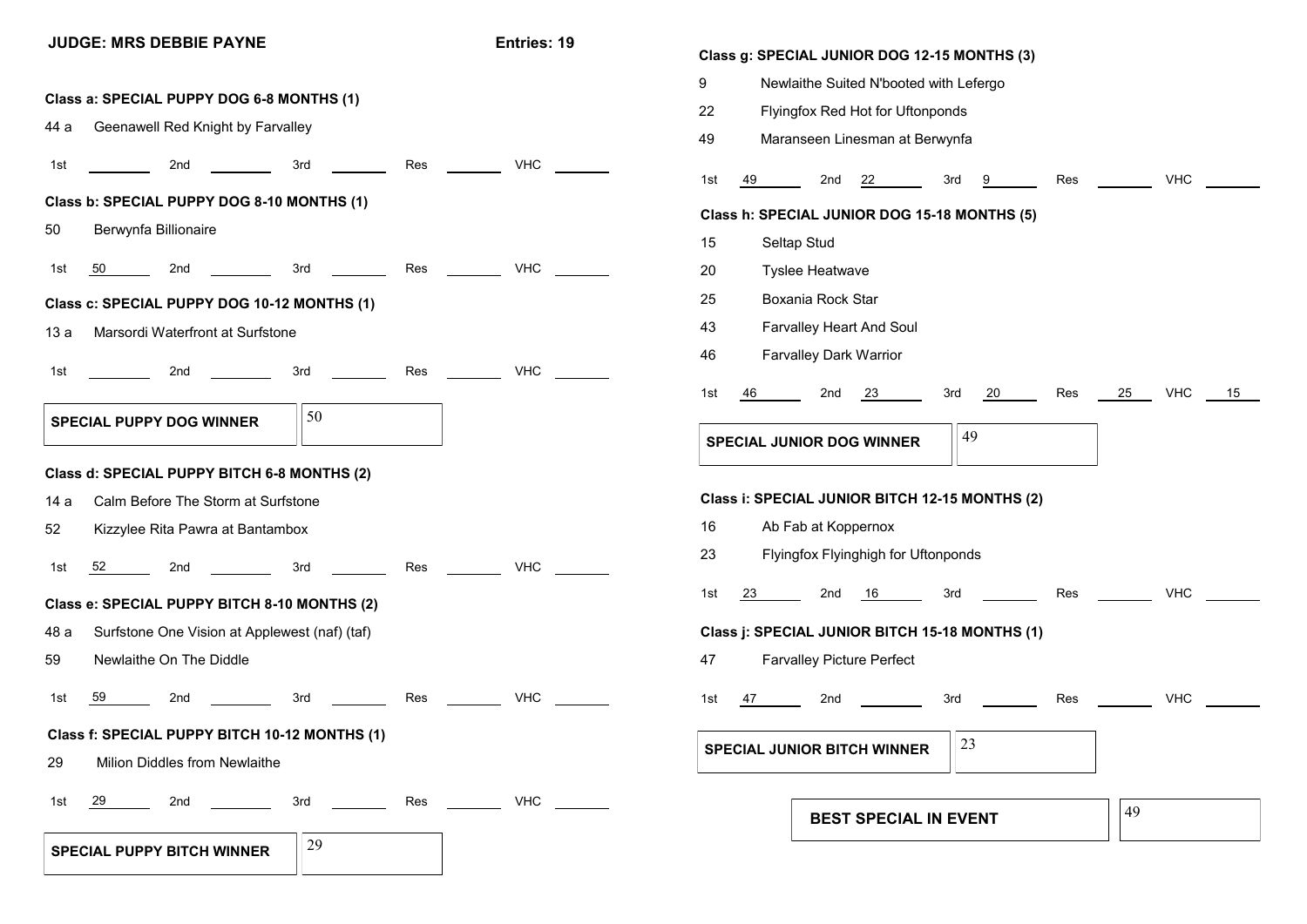## **JUDGE: MRS DENISE BARRETT Entries: 49 / 52**

**Class 1: MINOR PUPPY DOG (1)**

44 a Geenawell Red Knight by Farvalley



|     | Class 5: NOVICE DOG (4)                                 |  |  |  |  |  |
|-----|---------------------------------------------------------|--|--|--|--|--|
| 20  | Tyslee Heatwave                                         |  |  |  |  |  |
| 25  | Boxania Rock Star                                       |  |  |  |  |  |
| 28  | Barbarossa Paddy Power                                  |  |  |  |  |  |
|     |                                                         |  |  |  |  |  |
| 15  | Seltap Stud                                             |  |  |  |  |  |
| 1st | 25<br>28<br>Res<br>15<br>VHC<br>-20<br>2nd<br>3rd       |  |  |  |  |  |
|     | <b>Class 6: POST GRADUATE DOG (4)</b>                   |  |  |  |  |  |
| 34  | Olleyville James Dean at Whirlobox                      |  |  |  |  |  |
| 38  | <b>Britesparke Douglas Buglas</b>                       |  |  |  |  |  |
| 42  | Rameleon Nights In Harlem                               |  |  |  |  |  |
| 49  | Maranseen Linesman at Berwynfa                          |  |  |  |  |  |
| 1st | 49<br>42<br>38<br>2nd<br>34<br>3rd<br>Res<br><b>VHC</b> |  |  |  |  |  |
|     | Class 7: LIMIT DOG (5)                                  |  |  |  |  |  |
| 4   | Newlaithe Diddle On ShCM                                |  |  |  |  |  |
| 24  | <b>Bricliff Prince Charming</b>                         |  |  |  |  |  |
| 33  | Olleyville Stanley Man at Whirlobox                     |  |  |  |  |  |
| 36  | Sashbob Le Sorcerer JW                                  |  |  |  |  |  |
| 60  | Altan's Artisan Made for Jayal (Imp)                    |  |  |  |  |  |
| 1st | 33<br>60<br>4<br>2nd<br>36<br>3rd<br>24<br>Res<br>VHC   |  |  |  |  |  |
|     | Class 8: OPEN DOG (3)                                   |  |  |  |  |  |
| 8   | Newlaithe The Fugitive ShCM                             |  |  |  |  |  |
| 19  | Jimmy Choo at Jinnybrux                                 |  |  |  |  |  |
| 27  | Barbarossa Bugsy Malone                                 |  |  |  |  |  |
| 1st | 2nd<br>19<br>27<br>VHC<br>8<br>3rd<br>Res               |  |  |  |  |  |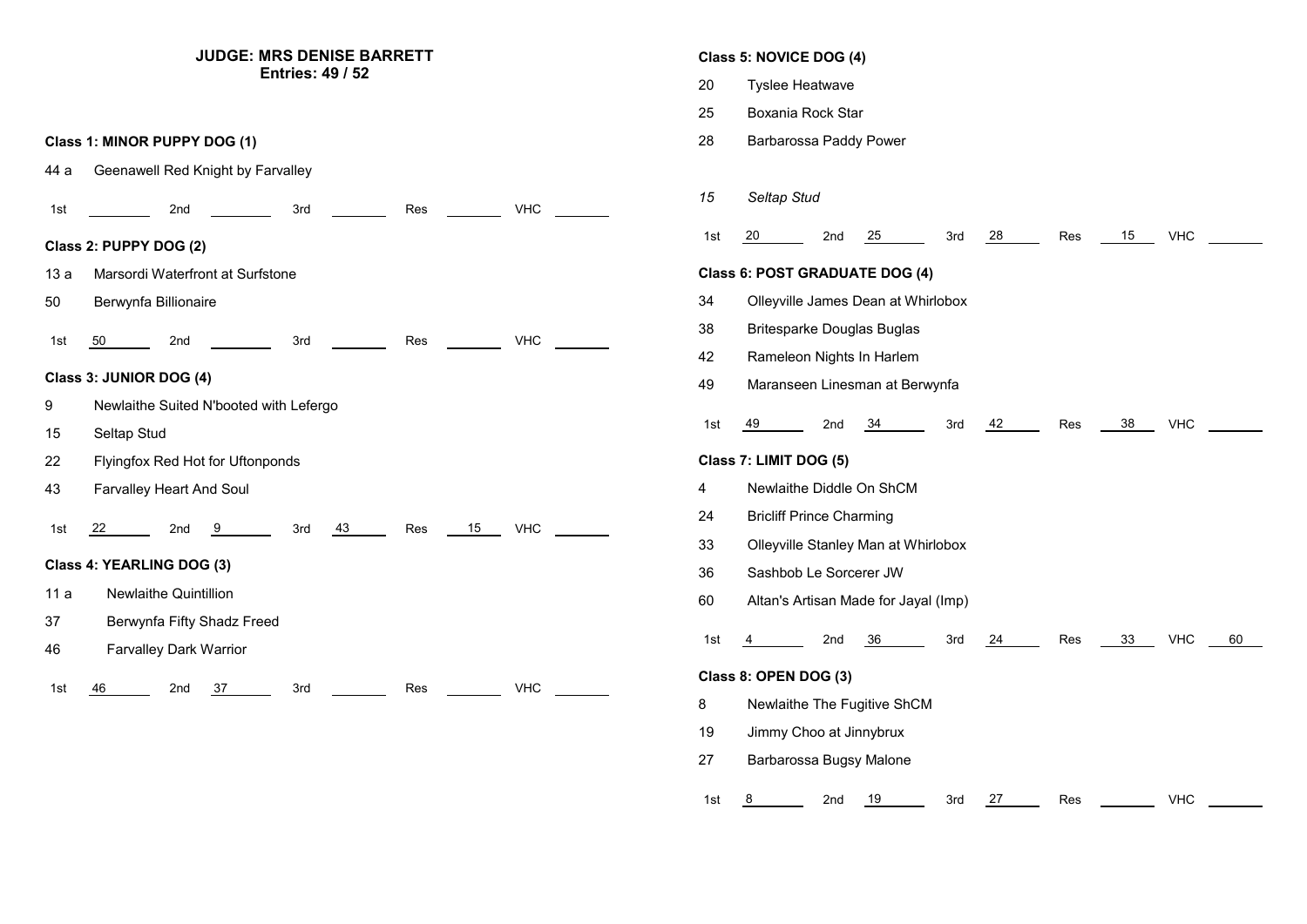## **Class 9: VETERAN DOG or BITCH (2)** 1 Newlaithe On Design JW 58 a Marbelton Dance With Me at Kiranjon **Class 10: MINOR PUPPY BITCH (2)** 14 a Calm Before The Storm at Surfstone 52 Kizzylee Rita Pawra at Bantambox **Class 11: PUPPY BITCH (3)** 29 Milion Diddles from Newlaithe 48 a Surfstone One Vision at Applewest (naf) (taf) 59 Newlaithe On The Diddle 1st <u>1 2nd 1 3rd 1 Res 2 VHC</u> 1st 52 2nd 3rd Res VHC 1st <u>29 - 2nd 59 -</u> 3rd <u>- Res - VHC</u> **Class 12: JUNIOR BITCH (3)** 16 Ab Fab at Koppernox 23 Flyingfox Flyinghigh for Uftonponds 47 Farvalley Picture Perfect **Class 13: YEARLING BITCH (3)** 30 a Daervlish Elevation JW 31 Walkon Upper Class 55 a Bugarivo Maialino 1st 23 2nd 47 3rd 16 Res VHC 1st <u>31</u> 2nd 2nd 3rd Res 2012 Res **Class 14: NOVICE BITCH (4)**

## 32 Brownsgreen Magik 39 a Britesparke Glenda Spender *16 Ab Fab at Koppernox 31 Walkon Upper Class* 1st <u>16 2nd 31 3rd 32 Res 20 VHC</u> 1st <u>7 \_\_\_\_\_\_\_</u> 2nd <u>18 \_\_\_\_</u> 3rd <u>26 \_\_\_\_</u> Res \_\_\_\_\_\_\_\_\_ VHC **Class 15: POST GRADUATE BITCH (4)** 7 Newlaithe Pureoco JW 18 Jackintabox Just Amazing by Jinnybrux 26 Boxania Midnight Spice 56 a Bugarivo Perdonami **Class 16: LIMIT BITCH (4)** 17 Jetboom Juicy Gossip about Jinnybrux (Imp) 21 Uftonponds Making Waves JW 45 Farvalley Shooting Star 57 a Bugarivo Arizona 1st <u>17 2nd 21 3rd 45 Res 20 VHC</u> 1st \_\_\_\_\_\_\_\_\_\_ 2nd \_\_\_\_\_\_\_\_\_\_ 3rd \_\_\_\_\_\_\_\_\_ Res \_\_\_\_\_\_\_\_ VHC **Class 17: OPEN BITCH (1)** 12 a Surfstone Calypso JW